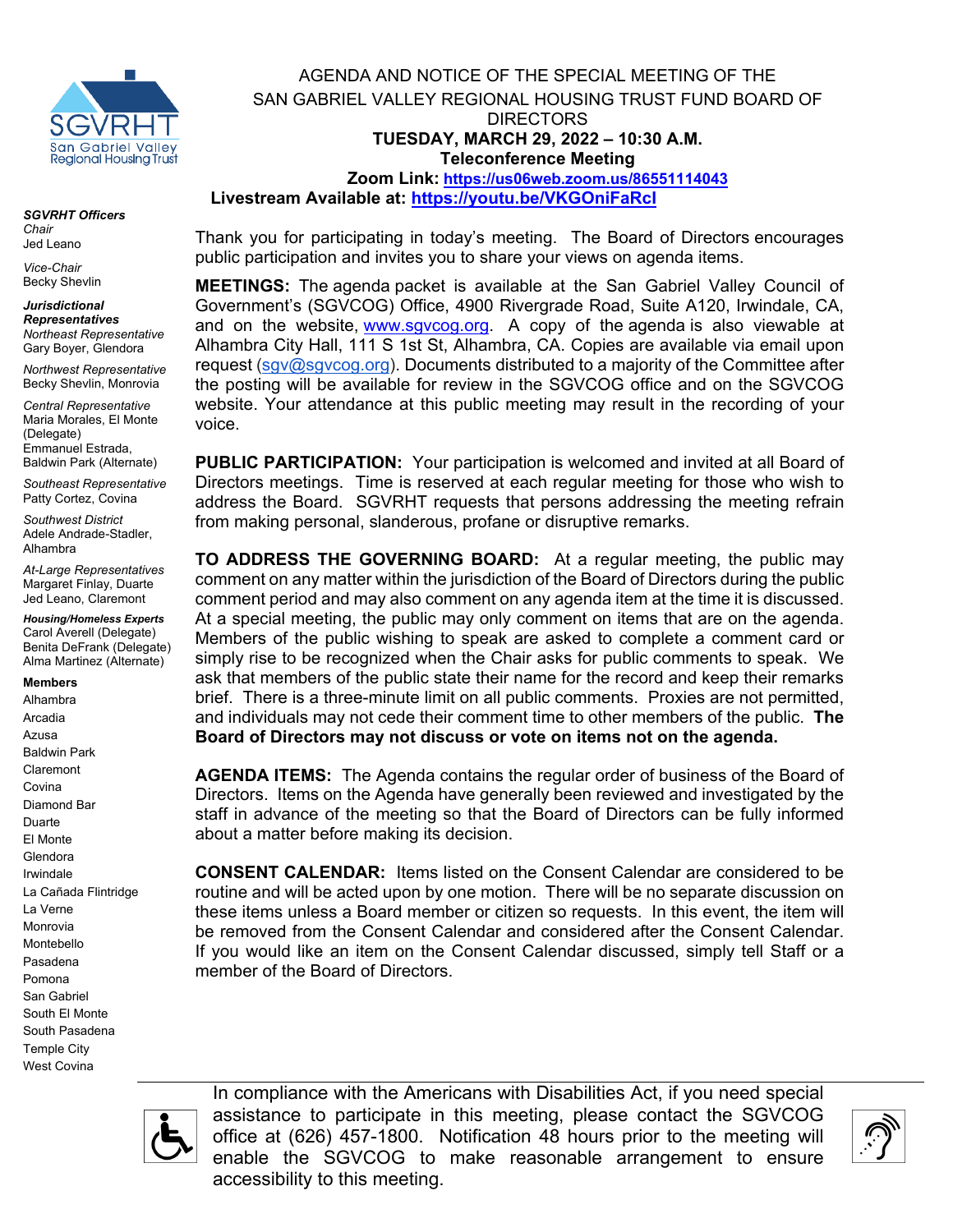**MEETING MODIFICATIONS DUE TO THE STATE AND LOCAL STATE OF EMERGENCY RESULTING FROM THE THREAT OF COVID-19**: On March 17, 2020, Governor Gavin Newsom issued Executive Order N-29-20 authorizing a local legislative body to hold public meetings via teleconferencing and allows for members of the public to observe and address the meeting telephonically or electronically to promote social distancing due to the state and local State of Emergency resulting from the threat of the Novel Coronavirus (COVID-19).

To follow the new Order issued by the Governor and ensure the safety of Board Members and staff for the purpose of limiting the risk of COVID-19, in-person public participation at the San Gabriel Valley Regional Housing Trust Board of Directors meeting scheduled for March 29, 2022 at 10:30 AM will not be allowed. To allow for public participation, the Executive Committee will conduct its meeting through Zoom Video Communications. To participate in the meeting, download Zoom on any phone or computer device and copy and paste the following link into your browser to access the live meeting: **https://us06web.zoom.us/j86551114043**. You may also access the meeting via the livestream link on the front of the agenda page.

Instructions for Public Comments: For those wishing to make public comments on agenda and nonagenda items, but within the SGVCOG's subject matter jurisdiction, you may submit written comments via email or provide a verbal comment by participating through Zoom.

- Written Comments (Email): If you wish to submit written public comments to be distributed to the committee members prior to or during the meeting, please submit these materials via email to Brielle Acevedo at bacevedo@sgvrht.org at least 1 hour prior to the scheduled meeting time. Please indicate in the Subject Line of the email "FOR PUBLIC COMMENT." Emailed public comments will be read into the record and will be part of the recorded meeting minutes. Written public comments may include, but are not limited to letters, reports, and presentations. While there is no page or word count limit for written comments, the time for reading written public comments into the record will be limited to three minutes, which is the same time allotted for verbal comments.
- Verbal Comments (Zoom): Through Zoom, you may provide a verbal comment by using the web interface "Raise Hand" feature. Wait to be called upon by staff, and then you may provide verbal comments for up to 3 minutes. Public comment is taken at the beginning of the meeting for items not on the agenda. Public comment is also accepted at the beginning of each agenda item.

Any member of the public requiring a reasonable accommodation to participate in this meeting should contact Brielle Acevedo at least 48 hours prior to the meeting at (626) 209-9238 or at bacevedo@sgvrht.org.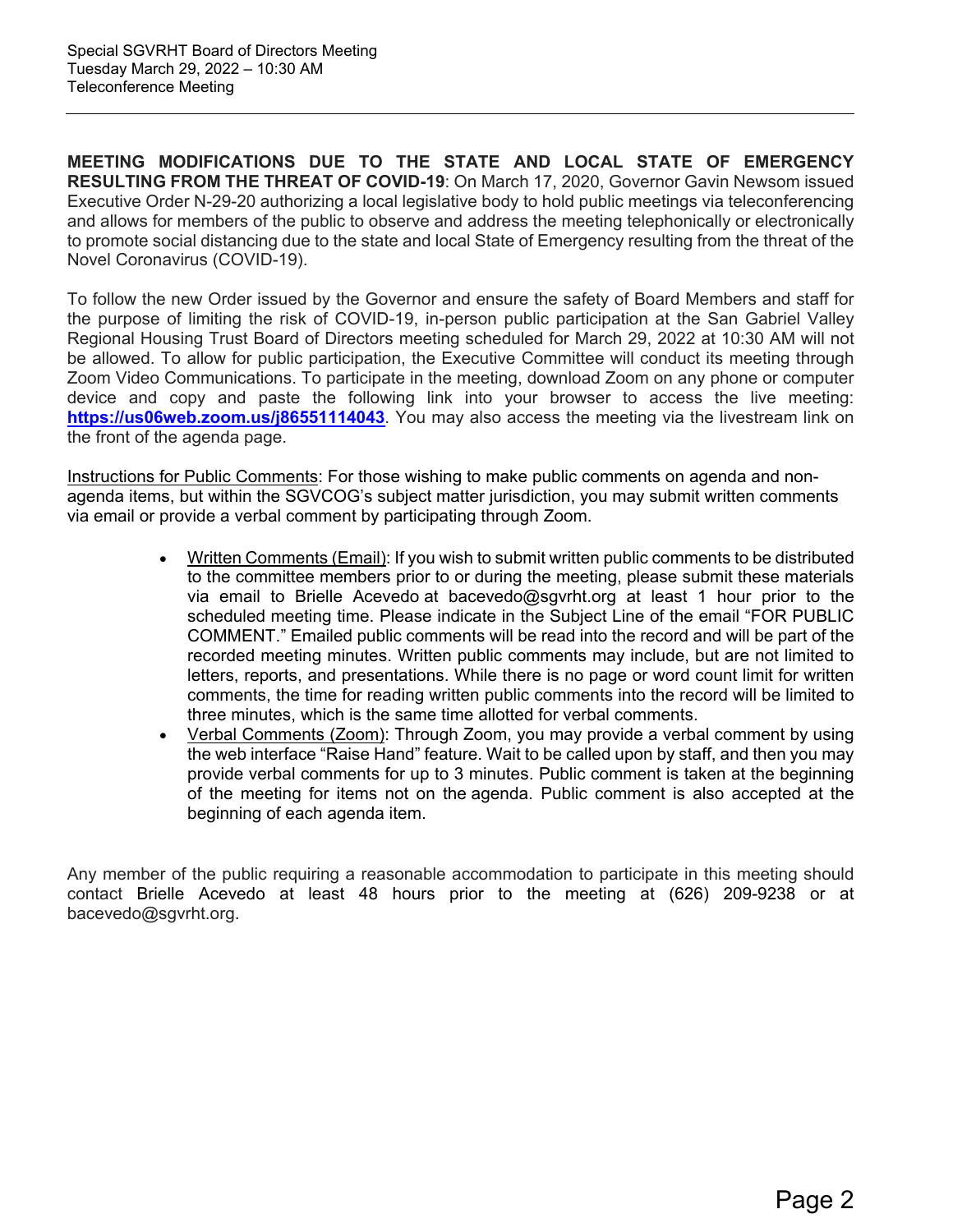### **PRELIMINARY BUSINESS 5 MINUTES**

- 1. Call to Order
- 2. Pledge of Allegiance<br>3. Roll Call
- Roll Call
- 4. Public Comment *(If necessary, the President may place reasonable time limits on all comments)*
- 5. Changes to Agenda Order: Identify emergency items arising after agenda posting and requiring action prior to next regular meeting.

### **CONSENT CALENDAR 5 MINUTES**

- 6. Board of Directors Minutes- March 1, 2022 Meeting- Page 4 *Recommended Action: Adopt Board of Directors minutes for the March 1, 2022 meeting.*
- 7. Special Findings to Enable SGVRHT Board to continue to hold Teleconference meetings-Page 6 *Recommended Action: Adopt Resolution 22-09 making specified findings to enable the SGVRHT Board of Directors to continue to hold meetings via teleconferencing*
- 8. *S*upport SB 1344 (Rubio)- Page 10 *Recommended Action: Adopt Resolution 22-10 supporting SB 1344 (Rubio)*

### **UPDATE ITEMS 5 MINUTES**

- 9. Chair's Report
- 10. Executive Director's Report
- 11. General Counsel's Report

### **ADJOURN**

Page 3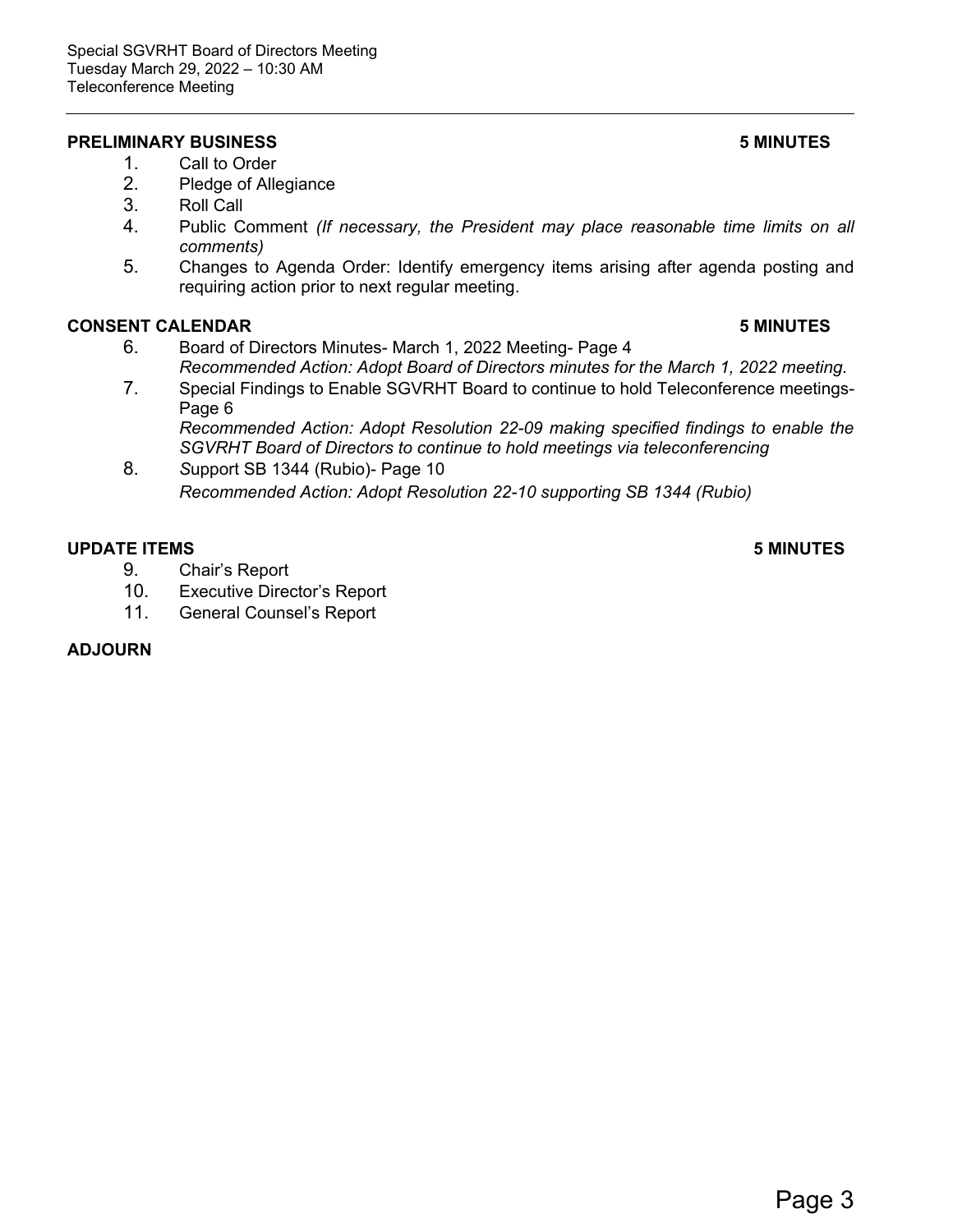## **SGVRHT Board of Directors Unapproved Minutes**

Date: March 1, 2022<br>Time: 10:00 AM 10:00 AM Location: Zoom Virtual Meeting

# **PRELIMINARY BUSINESS**

- **1.** Call to Order Chair Leano called the meeting to order at 10:02 AM.
- **2.** Pledge of Allegiance
- **3.** Roll Call

# **A quorum was in attendance. Members Present Members Absent**

Becky Shevlin, City of Monrovia Margaret Finlay, City of Duarte Jed Leano, At-Large Member Carol Averell, City of Baldwin Park Maria Morales, City of El Monte Gary Boyer, City of Glendora Benita DeFrank, Housing/ Homeless Expert Adele Andrade-Stadler, City of Alhambra Patty Cortez, City of Covina

# **Staff**

- M. Creter, Executive Director, SGVRHT
- B. Acevedo, SGVRHT
- D. DeBerry, General Counsel
- **4.** Public Comment There was no public comment.
- **5.** Changes to Agenda Order There were no changes to agenda order.

# **CONSENT CALENDAR**

- **6.** Board of Directors Minutes- February 17, 2022 Meeting *Recommended Action: Adopt Board of Directors minutes for the February 1, 2022 meeting.*
- **7.** Board of Directors Minutes- February 17, 2022 Meeting *Recommended Action: Adopt Board of Directors minutes for the February 17, 2022 meeting.*
- **8.** Special Findings to Enable SGVRHT Board to continue to hold Teleconference meetings *Recommended Action: Adopt Resolution 22-07 making specified findings to enable the SGVRHT Board of Directors to continue to hold meetings via*
- *teleconferencing* **9.** Tiny Home Pilot Program Budget Update *Recommended Action: Adopt Resolution 22-08 increasing the Tiny Home Bridge Housing Pilot Program Capital Budget to \$1,285,000*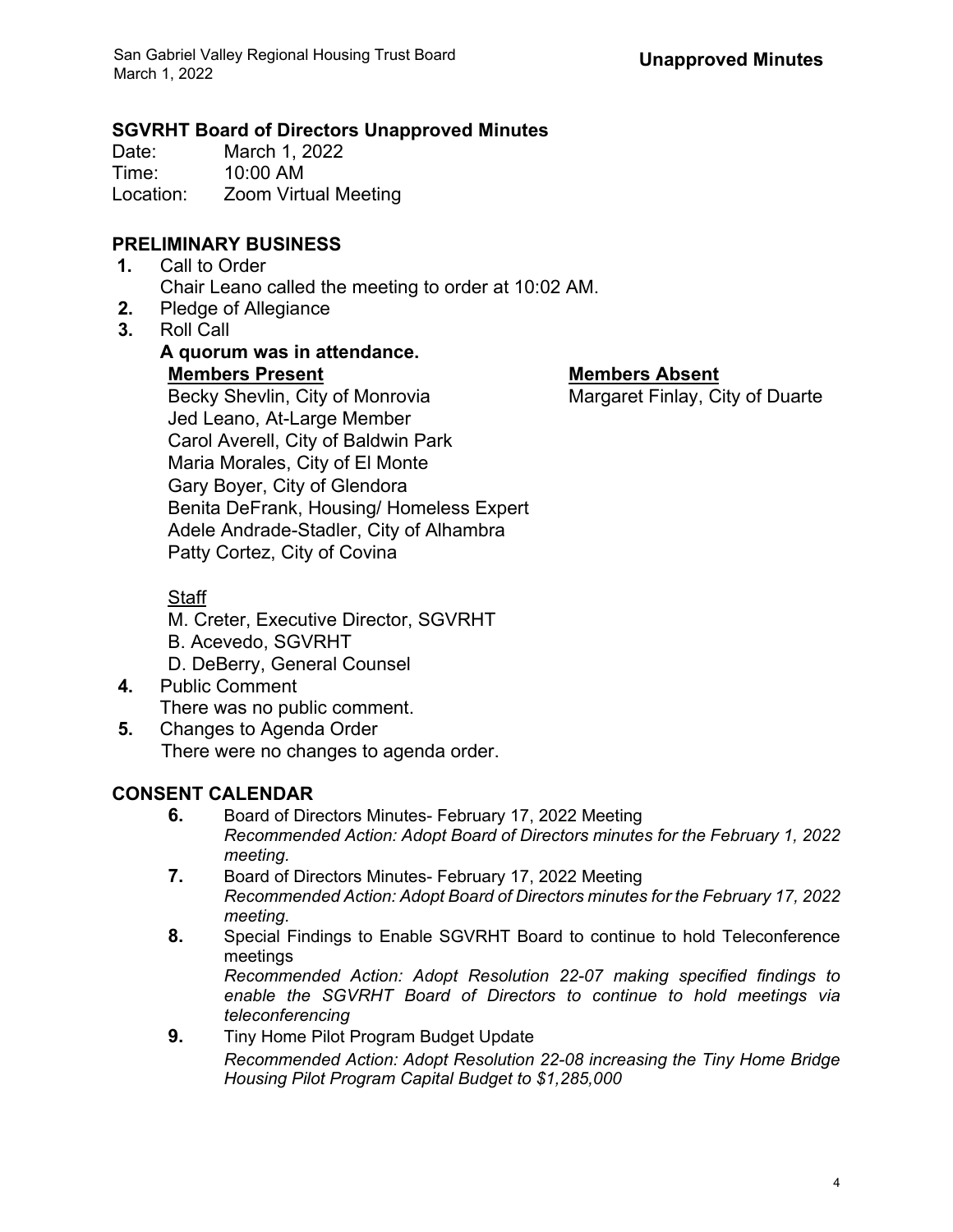### **There was a motion to approve Consent Calendar Items 6, 7, 8, and 9. (M/S: Shevlin/Andrade-Stadler). [Motion Passed]**

|                 |                                                            |  | <b>IMotion Passedi</b> |  |
|-----------------|------------------------------------------------------------|--|------------------------|--|
| AYES:           | Leano, Shevlin, Averell, Boyer, DeFrank, Morales, Andrade- |  |                        |  |
|                 | Stadler, Cortez                                            |  |                        |  |
| <b>NOES:</b>    |                                                            |  |                        |  |
| <b>ABSTAIN:</b> |                                                            |  |                        |  |
| <b>ABSENT:</b>  | Finlay                                                     |  |                        |  |

# **PRESENTATION**

**10.** Regional Early Action Planning (REAP) grant funded project updates *Recommended Action: Receive and file.*

B. Acevedo provided an update on REAP funded projects including: Surplus Land Inventory, Regional Land Trust, Affordable Housing Incubator, and Revolving Loan Fund which are intended to increase the production of affordable housing in the region.

## **UPDATE ITEMS**

There were no update items.

## **CHAIR'S REPORT**

There was no Chair's report.

### **EXECUTIVE DIRECTOR'S REPORT**

M. Creter noted that initial interest form for the Affordable Housing Incubator is due March 14, 2022. She shared that the SGVRHT is presenting to City Councils to share the SGVRHT's successes and current projects.

### **GENERAL COUNSEL'S REPORT**

D. DeBerry shared that the Brown Act Teleconferencing order is in effect until June 2022 and additional information will be shared as it becomes available.

### **ADJOURN**

Chair Leano adjourned the meeting at 10:27 AM.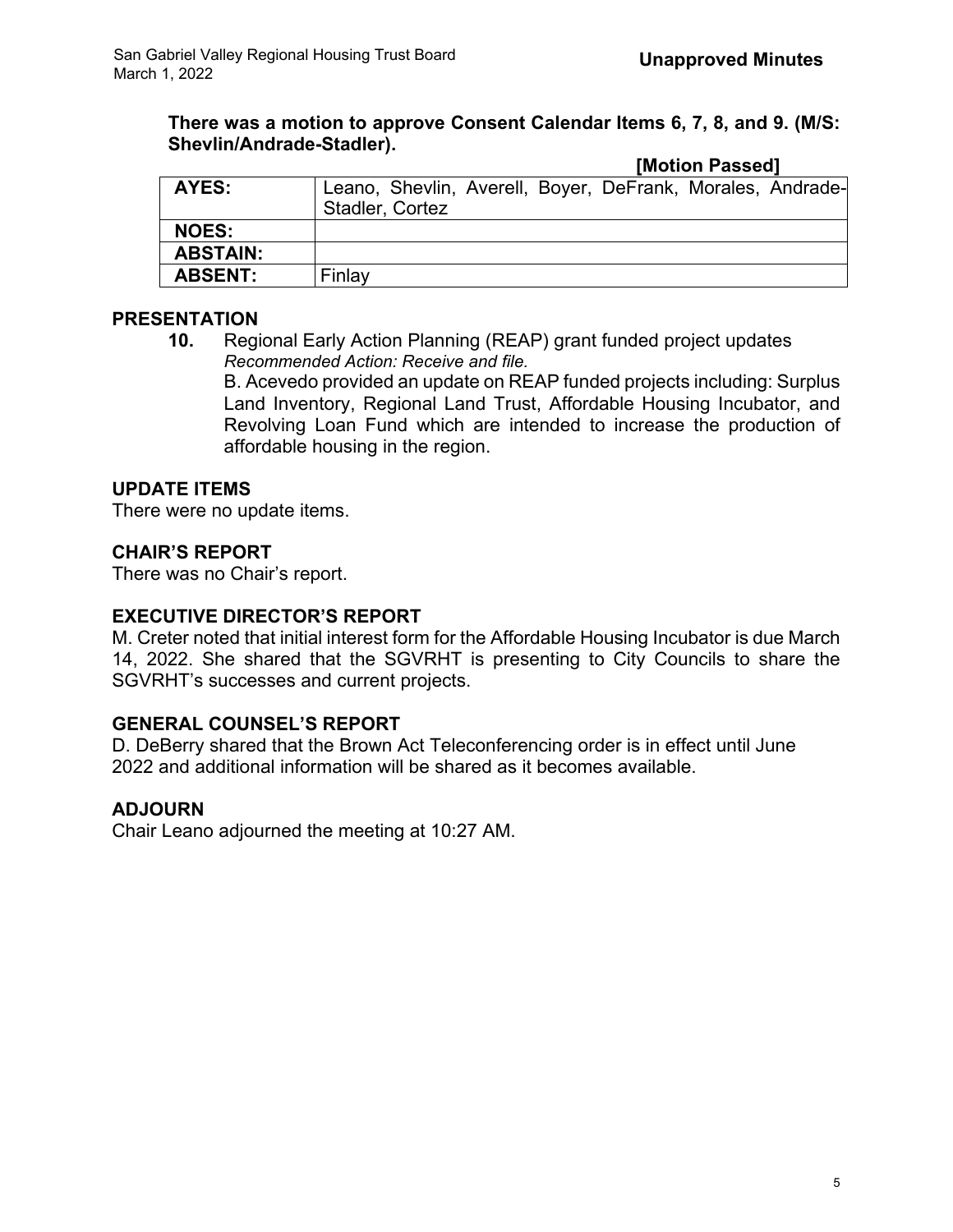# REPORT

DATE: March 29, 2022

TO: SGVRHT Board of Directors

FROM: Marisa Creter, Executive Director

### **RE: ADOPT RESOLUTION 22-09 MAKING SPECIFIED FINDINGS TO ENABLE THE GOVERNING BOARD TO CONTINUE TO HOLD MEETINGS VIA TELECONFERENCING**

### **RECOMMENDED ACTION**

Adopt Resolution 22-09 making certain findings that the existence of a local and state of emergency in California caused by the ongoing COVID-19 pandemic continues to directly impact the ability of the SGVRHT to hold public meetings safely in person thereby necessitating an ability to continue holding meetings via teleconferencing.

### **BACKGROUND**

Introduced by Assemblymember Robert Rivas (D-Hollister) on February 1, 2021, AB 361 codifies portions of Governor Gavin Newsom's existing Ralph M. Brown Act exemptions pertaining to teleconferencing if a local agency issues an emergency finding, and reissues it every 30 days, that it is unsafe to meet in person. Specifically, the Brown Act exemptions include requirements to provide a public teleconference location, to maintain a member quorum within the agency's jurisdiction and to provide for public comment at each teleconference location, such as a private residence. The legislation expires in December 2024. On September 16, 2021, California Governor Gavin Newsom signed AB 361 into law, effective immediately.

A local agency wishing to rely on the provisions of AB 361 must meet one of the following criteria:

- 1. The local agency holds a meeting during a proclaimed state of emergency, and state or local officials have imposed or recommended measures to promote social distancing; or
- 2. The local holds a meeting during a proclaimed state of emergency for the purpose of determining, by majority vote, whether as a result of the emergency, meeting in person would present imminent risks to the health or safety of attendees; or
- 3. The local agency holds a meeting during a proclaimed state of emergency and has determined, by majority vote, that, as a result of the emergency, meeting in person would present imminent risks to the health or safety of attendees.

On March 4, 2020, Governor Newsom proclaimed a State of Emergency in California due to the threat of COVID-19 and shortly thereafter issued Executive Order N-29-20 suspending certain Brown Act provisions relating to teleconferencing as public meetings

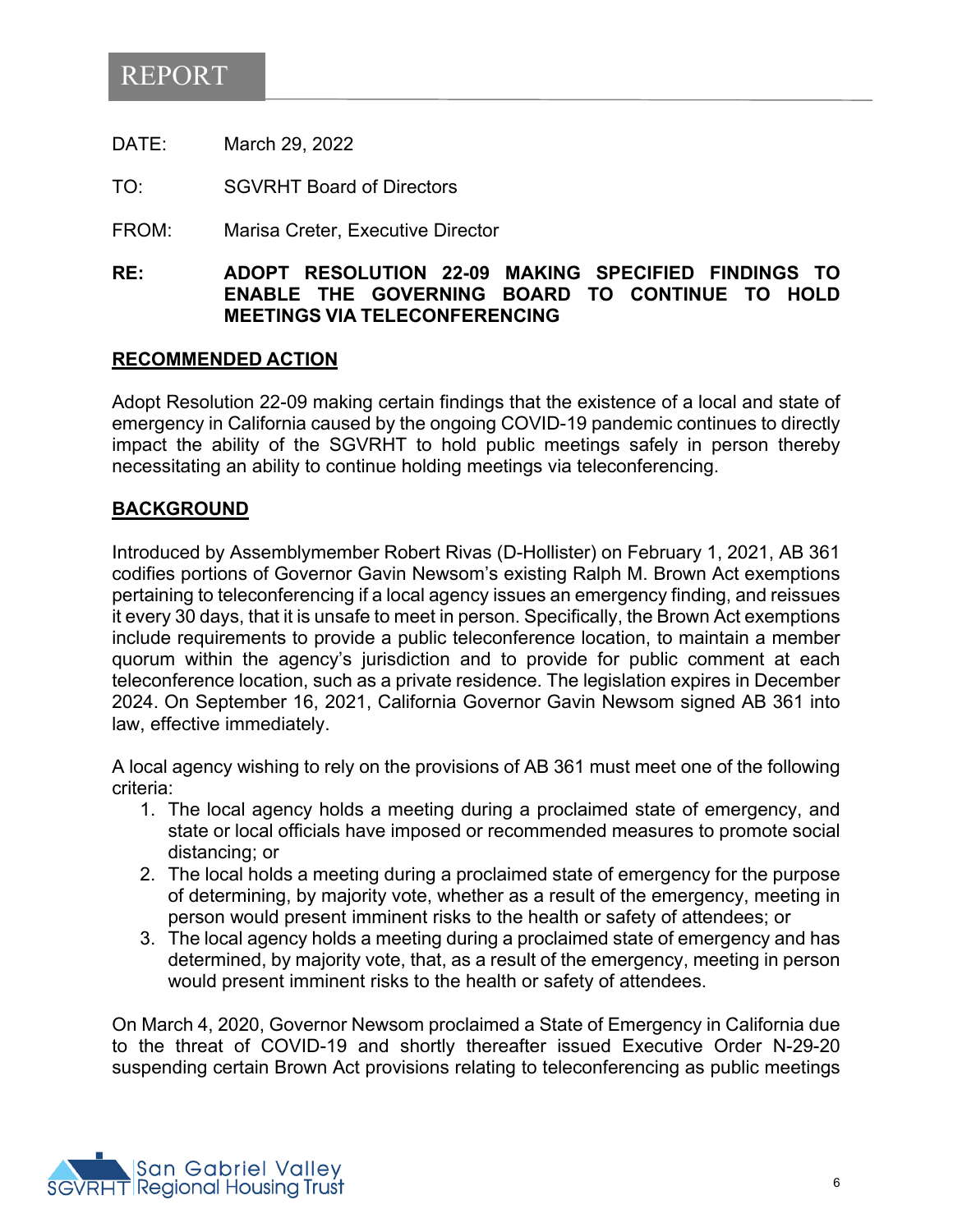began to be held online.<sup>[1](#page-6-0)</sup> However, this Executive Order expired on September 30, 2021, despite the State of Emergency remaining in place.

The threat that COVID-19 has presented continues to directly impact the ability of the SGVRHT to conduct Board of Directors meetings safely in person. Updated guidelines issued by the Centers for Disease Control and Los Angeles Department of Public Health in July and August 2021 advise governmental entities to refrain from conducting indoor meetings and consider moving operations outdoors, where feasible, to prevent transmission. SGVRHT staff finds it has been unable to find a suitable outdoor space with the requisite audio/visual capabilities at which the monthly Committee meetings can be held safely. Similarly, an indoor space with sufficient capacity to accommodate safe social distance practices among members, staff, and the public could not be identified

In order to continue to conduct meetings in a safe manner and to prevent unnecessary COVID-19 exposure to members, staff and the public, staff is recommending that the Board of Directors adopt Resolution 22-09 making certain findings in order to be able to continue teleconferencing for its meetings.

Prepared by: Bulle Acerte

 Brielle Acevedo Principal Management Analyst

Approved by: 1 arusa Greter

Marisa Creter Executive Director

# **ATTACHMENTS**

Attachment A – Resolution 22-09

<span id="page-6-0"></span><sup>&</sup>lt;sup>1</sup> Similarly, on March 4, 2020, the Los Angeles County Board of Supervisors and Los Angeles County Health Officer declared a local and health emergency due to the threat of COVID-19.



 $\overline{\phantom{a}}$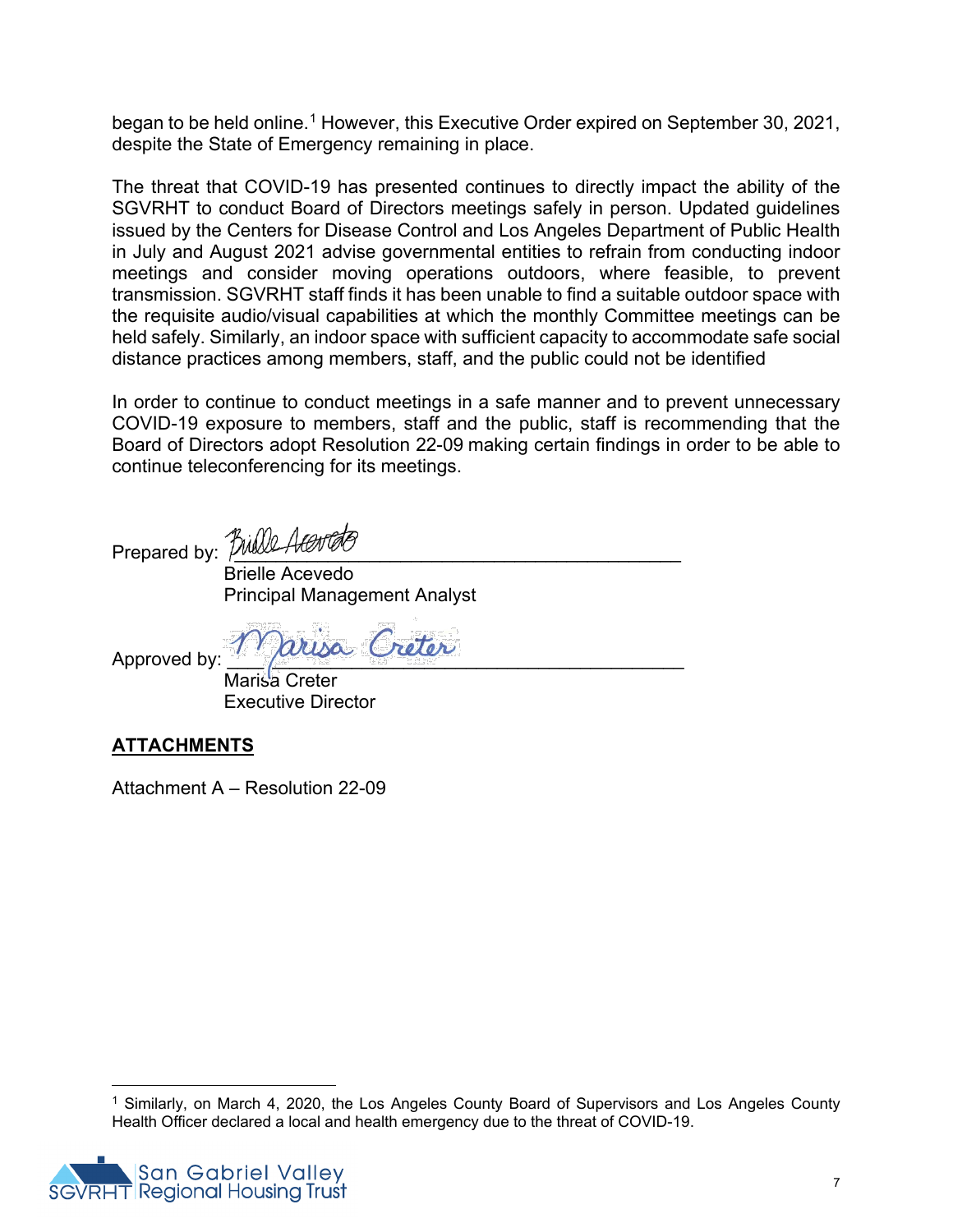### **RESOLUTION NO. 22-09**

### **RESOLUTION OF THE SAN GABRIEL VALLEY REGIONAL HOUSING TRUST (SGVRHT) MAKING SPECIFIED FINDINGS TO ENABLE THE BOARD OF DIRECTORS TO CONTINUE TO HOLD MEETINGS VIA TELECONFERENCING**

**WHEREAS,** AB 361 (Rivas), and specifically Government Code section 54953 ("Section 54953"), authorizes local agencies to use teleconferencing without complying with the specified teleconferencing requirements imposed by the Ralph M. Brown Act when the legislative body of a local agency holds a meeting during a declared state of emergency and makes certain findings relating thereto; and

**WHEREAS,** Section 54953 allows for local agencies to teleconference if the legislative body finds, among other things, that state or local official continue to impose or recommend measures to promote social distancing or whether a state of emergency directly impacts the ability of the legislative body to meet safely and that meeting in person would present imminent risks to the health and safety of attendees; and

**WHEREAS,** on March 4, 2020, the Governor of California proclaimed a State of Emergency to exist in California as result of the threat of COVID-19, which state of emergency remains in place; and

**WHEREAS,** on March 4, 2020, the Los Angeles County Board of Supervisors and Los Angeles County Health Officer declared a local and health emergency as result of the threat of COVID-19, which emergency remains in place; and

**WHEREAS,** Los Angeles County and State health officials continue to recommend social distancing as a result of COVID-19; and

**WHEREAS,** due to the resurgence of COVID-19 reported cases and surge of the Delta variant statewide and in particular, in Los Angeles County, the California Department of Public Health's Best Practice Guidance encourages all governmental entities to refrain from conducting indoor meetings and consider moving operations outdoors, where feasible, in order to prevent transmission; and

**WHEREAS,** SGVCOG's inability to facilitate Governing Board and Committee meetings using a centralized outdoor space with audio/visual capabilities, as well as the lack of indoor capacity to accommodate safe social distance practices among members and joining staff makes it unsafe for its members and the public to meet safely in person; and

**WHEREAS,** teleconferencing meetings enables the SGVCOG to retain the ability to continue to conduct meetings in a safe manner that would reduce exposure to members and staff to COVID-19; and

**WHEREAS,** public access and participation remain a core value of the SGVCOG, and the SGVCOG has the capability to meet the requirements in Section 54953 to provide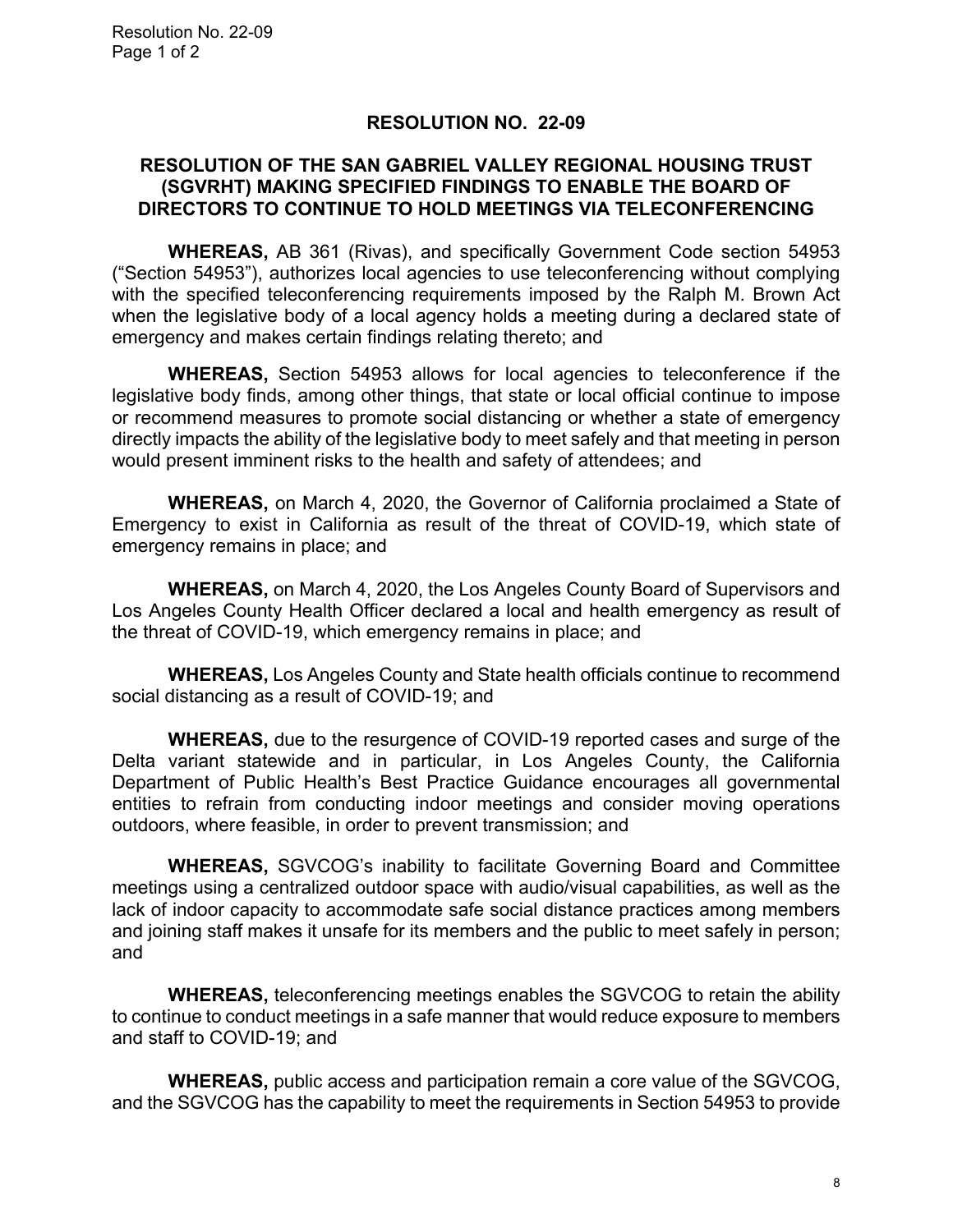Resolution No. 22-09 Page 2 of 2

the public with the ability to view, hear, and participate in such meetings in a manner that protects the statutory and constitutional rights of all persons to participate in such meetings; and

**WHEREAS,** as a condition of extending the use of the provisions to conduct remote teleconference meetings without compliance with specified Brown Act teleconference requirements, the SGVRHT must reconsider the circumstances of the state of emergency that exists, and the SGVRHT Board of Directors has done so.

**NOW, THEREFORE, BE IT RESOLVED** that the Board of Directors does hereby find the existence of a local and state of emergency in California caused by COVID-19 continues to directly impact the ability of the SGVRHT to hold public meetings safely in person and local and state health officials continue to recommend social distancing.

PASSED, APPROVED, and ADOPTED by the Board of Directors of the San Gabriel Valley Regional Housing Trust, on the 29<sup>th</sup> day of March 2022.

SAN GABRIEL VALLEY REGIONAL HOUSING TRUST

\_\_\_\_\_\_\_\_\_\_\_\_\_\_\_\_\_\_\_\_\_\_\_\_\_\_\_\_\_\_\_\_ Jed Leano, Chair

### **Attest:**

I, Marisa Creter, Executive Director and Secretary of the San Gabriel Valley Regional Housing Trust, do hereby certify that Resolution 22-09 was adopted at a meeting of the Governing Board held on the  $29<sup>th</sup>$  day of March 2022, by the following vote:

| <b>AYES:</b>    |  |
|-----------------|--|
| <b>NOES:</b>    |  |
| <b>ABSTAIN:</b> |  |
| <b>ABSENT:</b>  |  |

Marisa Creter, Secretary

\_\_\_\_\_\_\_\_\_\_\_\_\_\_\_\_\_\_\_\_\_\_\_\_\_\_\_\_\_\_\_\_\_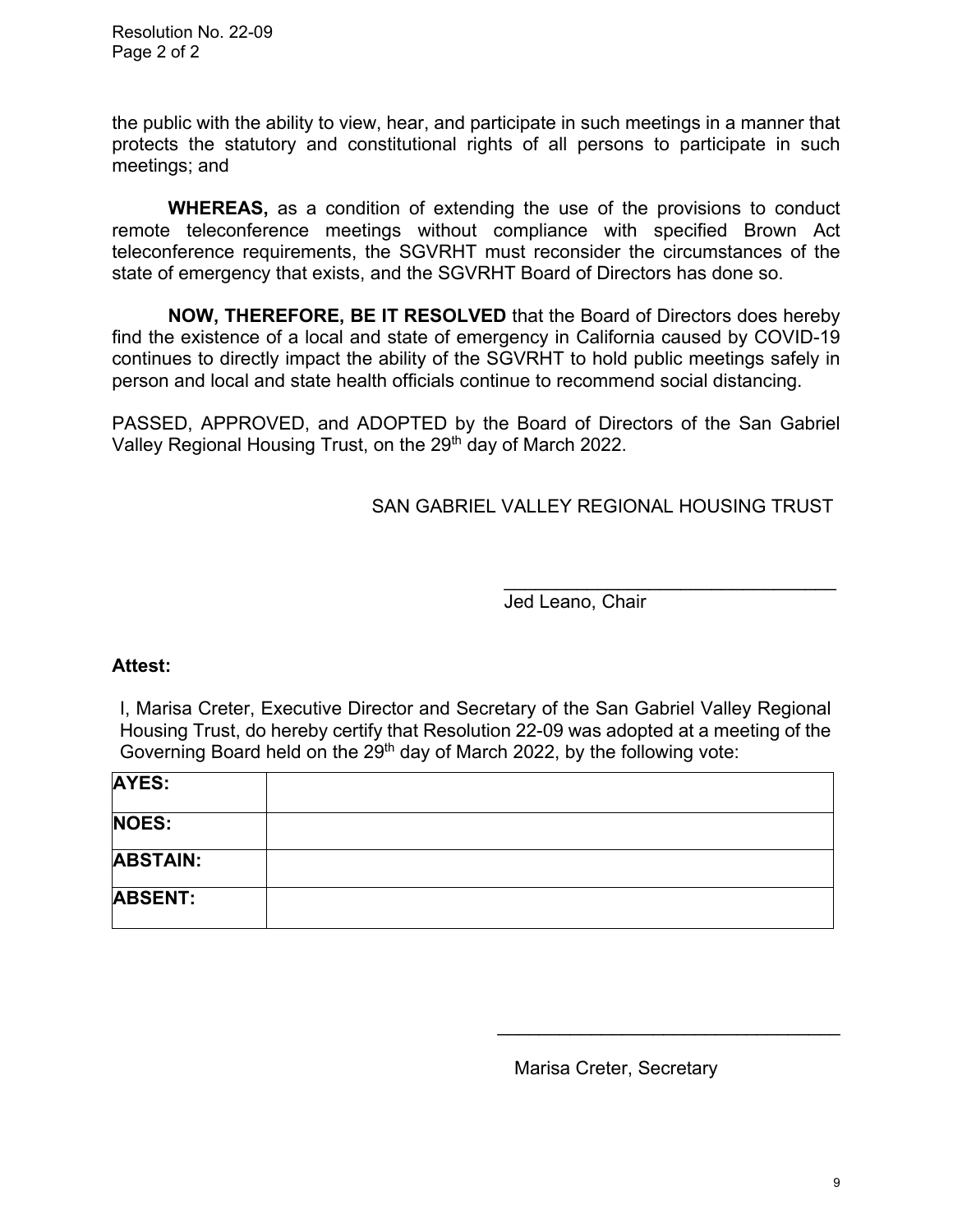# REPORT

DATE: March 29, 2022

TO: Board of Directors

FROM: Marisa Creter, Executive Director

**RE: SB 1344 (RUBIO)** 

## **RECOMMENDED ACTION**

Adopt Resolution 22-10 to support, Senate Bill 1344 (Rubio).

## **BACKGROUND**

SB 1344 (Rubio) would authorize the Cities of Chino, Montclair, and Ontario to enter into a Joint Powers Agreement (JPA) to join the San Gabriel Valley Regional Housing Trust (SGVRHT). This expanded jurisidiction would match the updated jurisdiction of Senator Rubio who was instrumental in establishing the SGVRHT in 2020 and securing a \$20 million earmark for the SGVRHT in 2021.

SB 1344 would increase the SGVRHT Board from 9 members to 10 to include an elected official representative from one of the three additional cities provided one or more of the cities is a party to the JPA. This seat would rotate across elected official representatives the cities of Chino, Montclair, and Ontario every two years. Additionally, SB 1344 would amend the homelessness and housing expert seats such that one expert is a voting member of the Board and the other is an advisor without voting rights. The definition of homelessness and housing expert would amend slightly to include eligible representatives with five or more years of regional experience in homelessness or housing policy within the SGVRHT's jurisdiction.

The Board would continue to serve staggered terms with five representatives elected in odd-numbered years, and five representatives elected in even-numbered years.

### **DISCUSSION**

SB1344 would increase the jurisdiction of the SGVRHT and increase its ability to advocate for regional funding. SGVRHT staff has advised Councils of Government and Cities in the creation of housing trusts in an effort to expand the number of cities represented by a housing trust to incentivize direct State investment in housing trusts. SB1344 would increase the number of cities represented by a housing trust and staff recommends that the Board of Directors adopt Resolution 22-10 in support of SB 1344 (Rubio).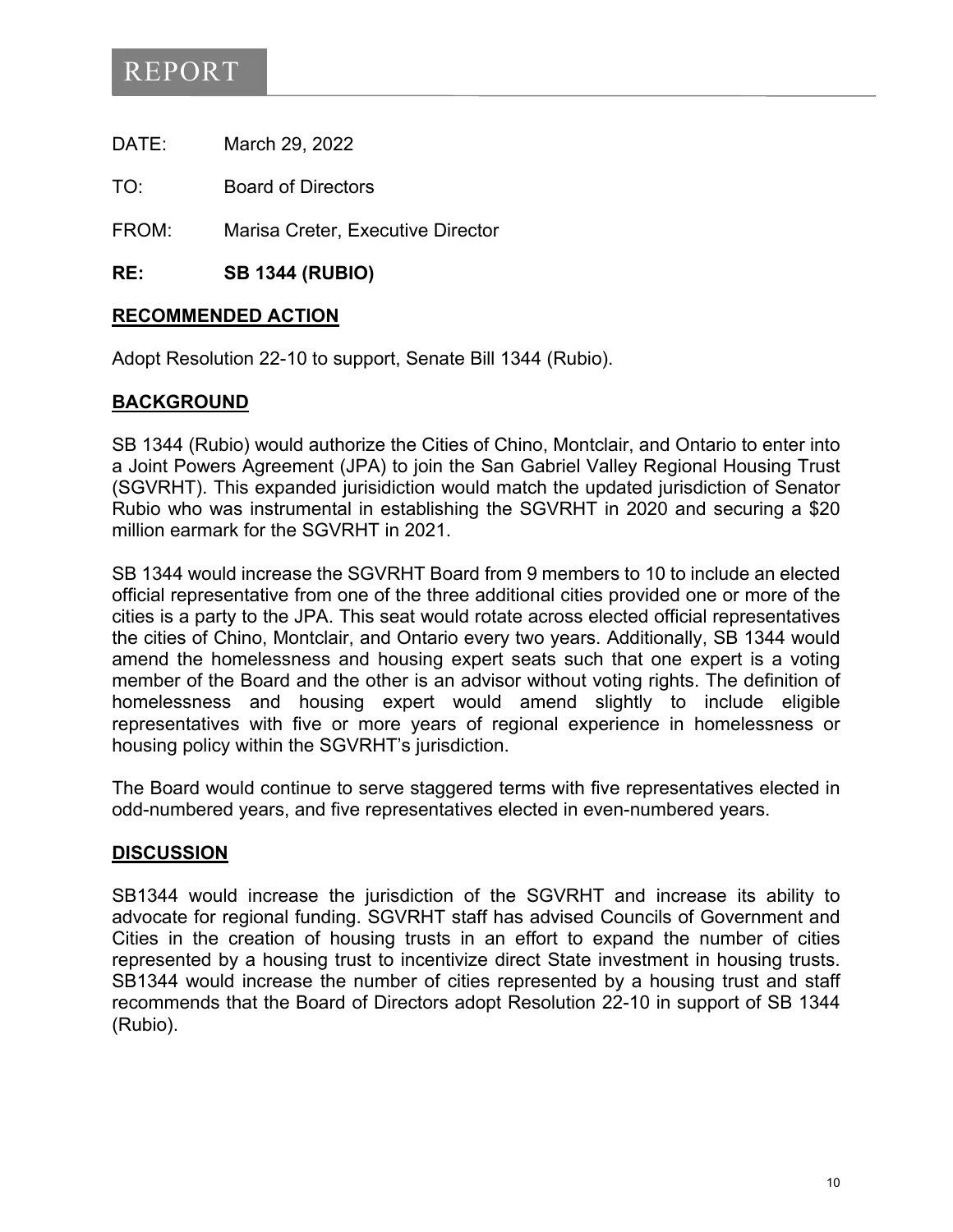# REPORT

SB 1344 (Rubio) is currently scheduled for a hearing by the Appropriations Committee on March 31, 2022. If the resolution is adopted by the Board, a representative of the SGVRHT will provide verbal support for the bill at the committee meeting.

Prepared by: *Bulll* 

Brielle Acevedo Principal Management Analyst

Approved by:  $m$ arisa Creter

Marisa Creter Executive Director

# **ATTACHMENTS**

Attachment A – Resolution 22-10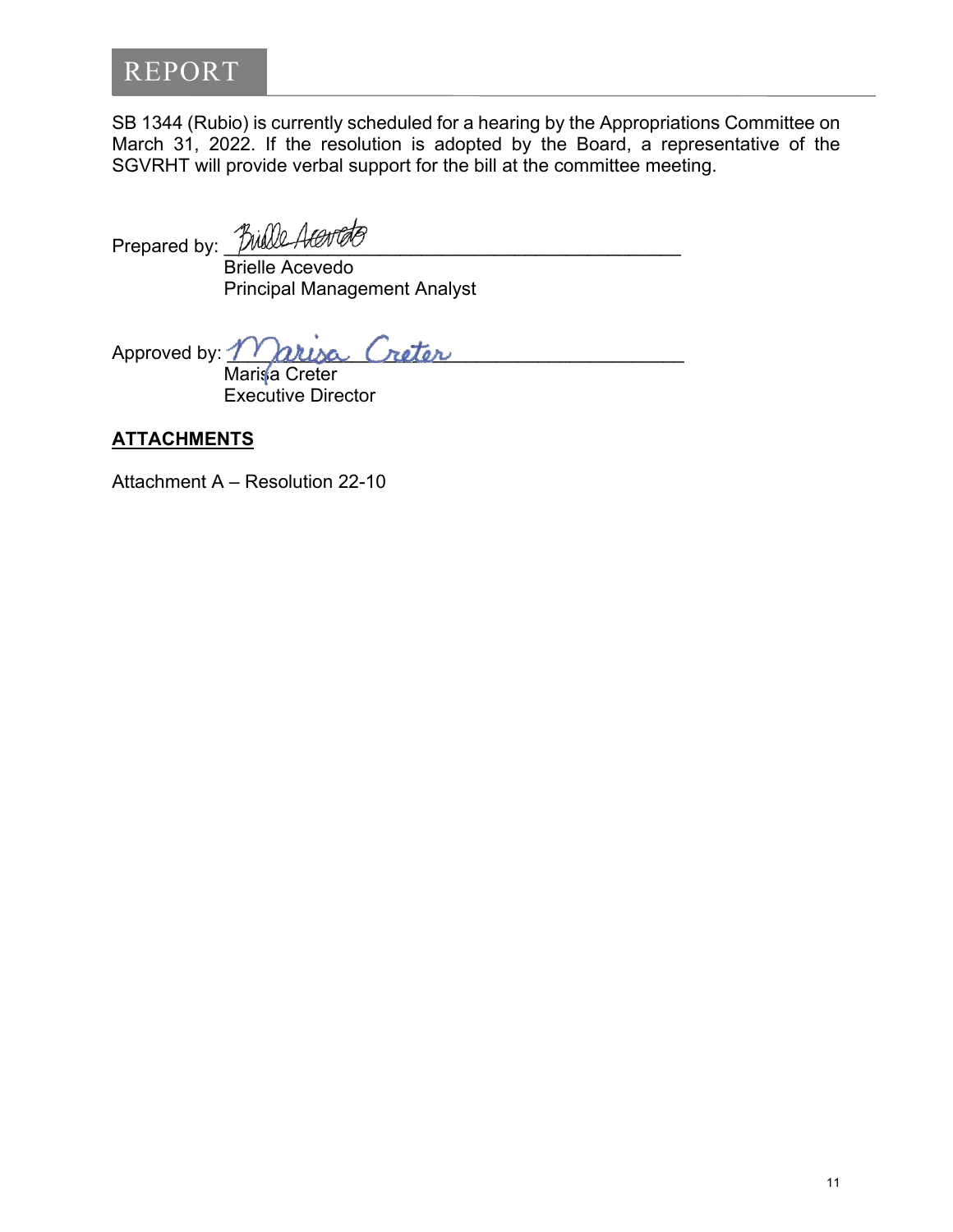### **RESOLUTION NO. 22-10**

## **RESOLUTION OF THE SAN GABRIEL VALLEY REGIONAL HOUSING TRUST (SGVRHT) SUPPORTING SENATE BILL 1344 (RUBIO)**

**WHEREAS,** this bill would authorize the Cities of Chino, Ontario, and Montclair to adopt the Joint Powers Agreement to join the San Gabriel Valley Regional Housing Trust (SGVRHT); and

**WHEREAS,** this bill would increase the SGVRHT Board from 9 to 10 members, including a representative from Chino, Ontario, or Montclair, provided one or more cities is a Party to the JPA; and

**WHEREAS,** this bill increases the number of cities represented by a housing trust; and

**WHEREAS,** the SGVRHT anticipates that additional city representation by housing trusts will lead to increased direct State investment in housing trusts; and

**WHEREAS,** this bill aligns with the SGVRHT's purpose to fund the planning and construction of affordable and homeless housing.

**NOW, THEREFORE, BE IT RESOLVED** that the Board does hereby support Senate Bill 1344 (Rubio).

**PASSED AND ADOPTED** at a regular meeting of the Board of Directors of SGVRHT held, on the 29<sup>th</sup> day of March, 2022.

San Gabriel Valley Regional Housing Trust

\_\_\_\_\_\_\_\_\_\_\_\_\_\_\_\_\_\_\_\_\_\_\_\_\_\_\_\_\_\_\_\_\_\_

Jed Leano, Chair